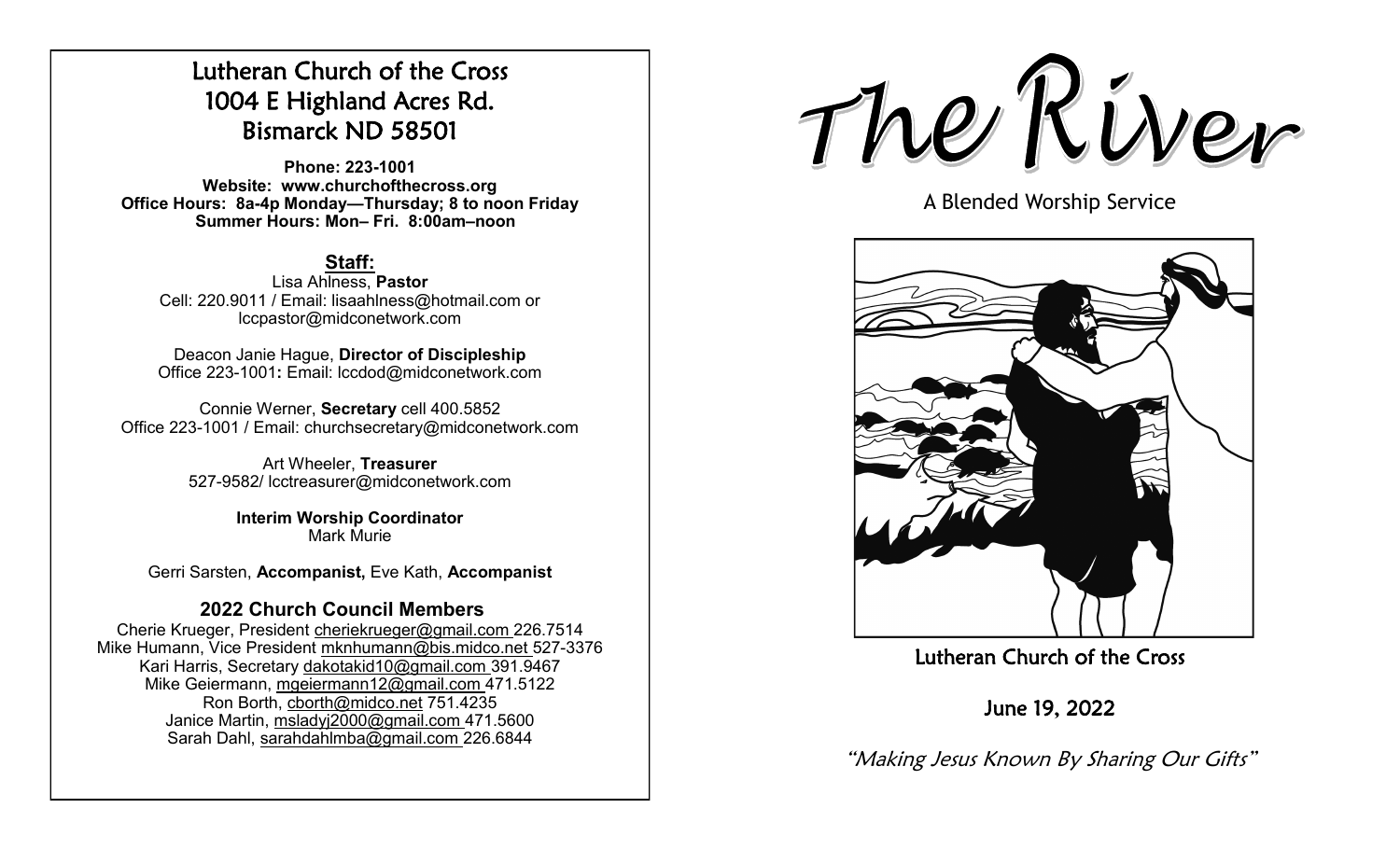#### **LUTHERAN CHURCH OF THE CROSS** *"The River" Worship Service* **June 19, 2022**

### WE COME TOGETHER

*You are invited to sing with the Worship Team as we gather for worship. All songs and worship liturgy will be projected on the screens for your use.* 

#### **PRELUDE MUSIC**

*"You Shine", "God Will Make A Way", "Great is the Lord"*

**WORDS OF WELCOME AND ANNOUNCEMENTS**

**GREETINGS OF PEACE**

**PRAYER OF THE DAY**

**OUR CONFESSION, GOD'S FORGIVENESS**

**GATHERING SONG:** *"I the Lord of Sea and Sky"*

**CHILDREN'S SERMON**

WE HEAR GOD'S WORD

**FIRST READING:** Isaiah 65:1-9

**RESPONSIVE READING:** Psalm 22:19-28

**SECOND READING:** Galatians 3:23-29

**GOSPEL ACCLAMATION:** *"How Great is our God" Please Stand*

**GOSPEL READING:** Luke 8:26-39

**SERMON** Pastor Lisa Ahlness

#### **Day at Raging Rivers: June 22nd**

Families of all ages and sizes are encouraged to join Janie at Raging Rivers on Wednesday June 22nd from noon to 6pm. Cost is \$15 per person.

#### **Bible Study—June 28th 6pm**

This Bible study is geared towards adults who want to dive deeper into faith and the Bible. For now, we will plan to meet once a month. We will follow the a Bible study called *"unashamed, embracing your authentic self in a cookie cutter world, a Bible study in Ephesians."*

LCC had a **fire inspection**. (Merry Go Round needs one annually and ours is usually at the same time.) At the time of the inspection the doors to the sanctuary were propped open. The fire inspector gently pointed out those are fire rated doors, that in order to protect the congregation from fire/smoke, they need to remain closed.

Do you have a gift for organizing? Are you a people person who likes to visit? LCC is in need of two overall Coordinators for **Faith and Care**. The Nominating Committee will be seeking out people for these positions. Before they have a chance to call you call the office and volunteer. LCC needs you.

Thanks to those who've signed up for hosting coffee fellowship or dishwashing. Still room for others!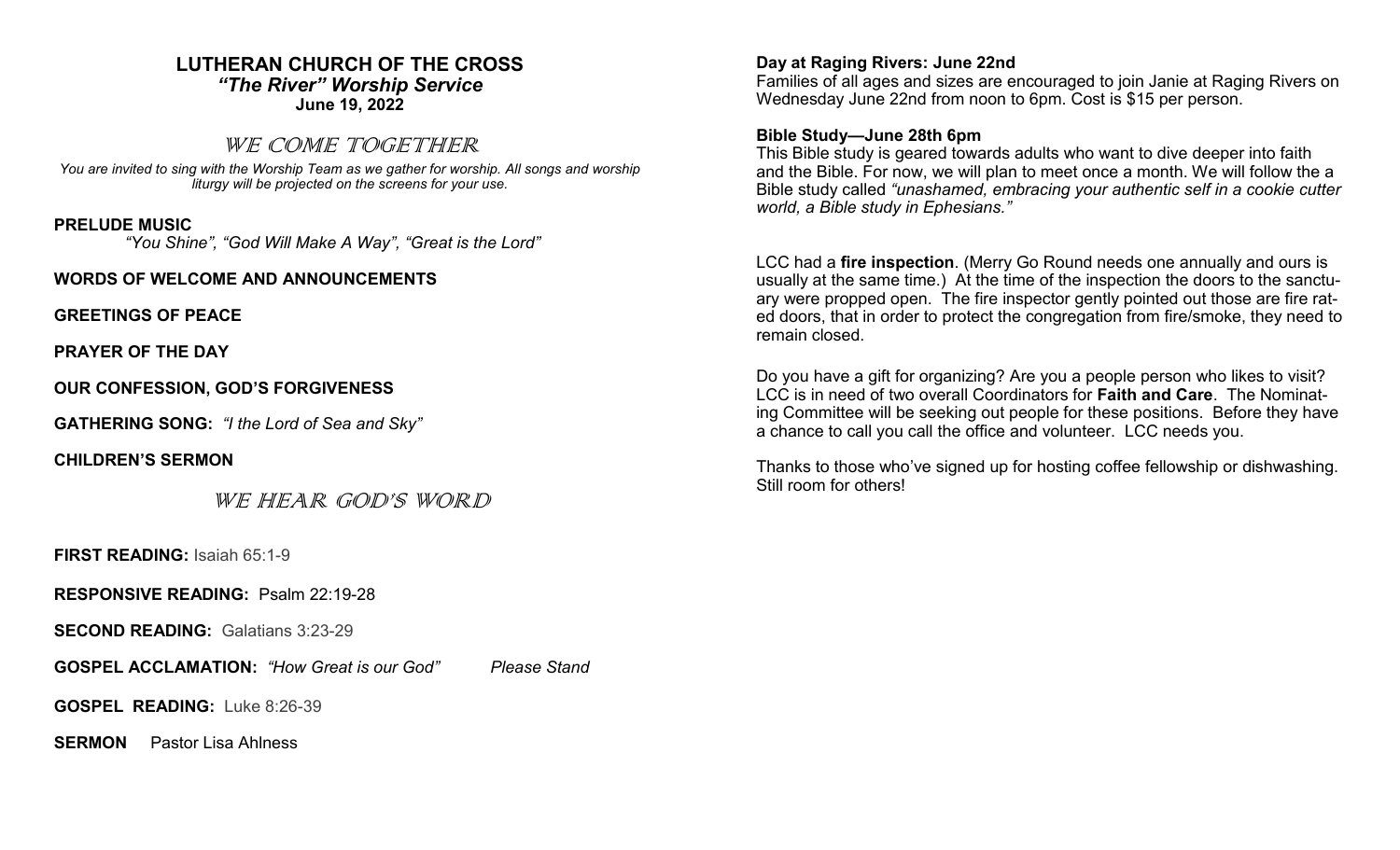### **ANNOUNCEMENTS**

**Welcome to Lutheran Church of the Cross, and to "The River" Blended Worship Service this morning!** If you are visiting with us today, please take a moment to sign the guestbook in the narthex.

**Lois Hanson** and her family are celebrating Lois' 90th birthday, Wednesday, June 22 from 2-4pm here at LCC in the Fellowship Hall. Friends of Lois are invited to help her celebrate the occasion. No gifts, please.

**Book Club Choices:** Meets the 2nd Wednesday at 1:30 in the Library. July: LAST BUS TO WISDOM by Ivan Doig. Aug. BICYCLING WITH BUTTERFLIES by Sara Dykman

The **Bismarck Emergency Food Pantry** is in need of volunteers from 1-4:30 pm on Mondays, Tuesdays, and/or Thursdays. Computer skills are helpful, but not necessary. Please contact Gail at 255-0233.

**June's Altar Focus: Baby Care Kits Baby Sizes between 6 and 24 months.** Varying the sizes for the clothing items included will make the Baby Care Kit useful as the baby grows. Items donated may be new or gently used. One does not need to donate an entire baby care kit. Chose one , two or all items. Whatever is best suited for you. Thank you.

- **TWO** lightweight cotton t-shirts (no Onesies ®)
- **TWO** long- or short-sleeved gowns or sleepers (without feet)

**TWO** receiving blankets, medium-weight cotton or flannel, or crocheted or knitted with lightweight yarn, between 36" and 52" square

**FOUR** cloth diapers, flat fold preferred Flannel cut 22 x 27, zigzagged

**ONE** jacket, sweater or sweatshirt with a hood, or include a baby cap

**TWO** pairs of socks, **ONE** hand towel, dark color recommended

**TWO** or three bath-size bars of gentle soap equaling 8 to 9 oz., any brand, in original wrapping; no mini or hotel size bars,

**TWO** diaper pins or large safety pins.

|                                                           | <b>SONG OF THE DAY:</b><br>"For the Beauty of the Earth"                                                                            |  |  |
|-----------------------------------------------------------|-------------------------------------------------------------------------------------------------------------------------------------|--|--|
|                                                           | <b>APOSTLE'S CREED</b>                                                                                                              |  |  |
|                                                           | <b>PRAYERS OF THE CHURCH: "I Love You Lord"</b>                                                                                     |  |  |
|                                                           |                                                                                                                                     |  |  |
|                                                           | <b>OFFERING/OFFERTORY:</b> "For All Good Things"                                                                                    |  |  |
|                                                           | <b>OFFERTORY PRAYER</b><br><b>Please Stand</b>                                                                                      |  |  |
|                                                           | WE SHARE THE MEAL                                                                                                                   |  |  |
|                                                           |                                                                                                                                     |  |  |
| <b>PREPARATION FOR THE MEAL</b>                           |                                                                                                                                     |  |  |
| <b>LORD'S PRAYER</b><br>Spoken                            |                                                                                                                                     |  |  |
| <b>INVITATION TO OUR LORD'S SUPPER</b><br>All are welcome |                                                                                                                                     |  |  |
|                                                           | <b>COMMUNION SONG:</b><br>"Beautiful Savior"                                                                                        |  |  |
|                                                           | COMMUNION BLESSING/POST COMMUNION PRAYER<br><b>Please Stand</b>                                                                     |  |  |
| <b>BENEDICTION</b><br>Spoken                              |                                                                                                                                     |  |  |
|                                                           | <b>SENDING SONG/POSTLUDE SONG: "Let Us Talents and Tongues Employ"</b>                                                              |  |  |
|                                                           | <b>DISMISSAL</b><br>(All children are welcome to come to the front and<br>play instruments during the Worship Team's postlude song) |  |  |
|                                                           | <b>TODAY'S READING REFLECTION</b><br>This Sunday's texts paint startling pictures of the horrific nature of sin. The                |  |  |

church's repeated celebration of holy communion counters that tragic reality in a continued showing forth of the death of Jesus until he comes again. It is a dramatic declaration of "how much God has done for you."